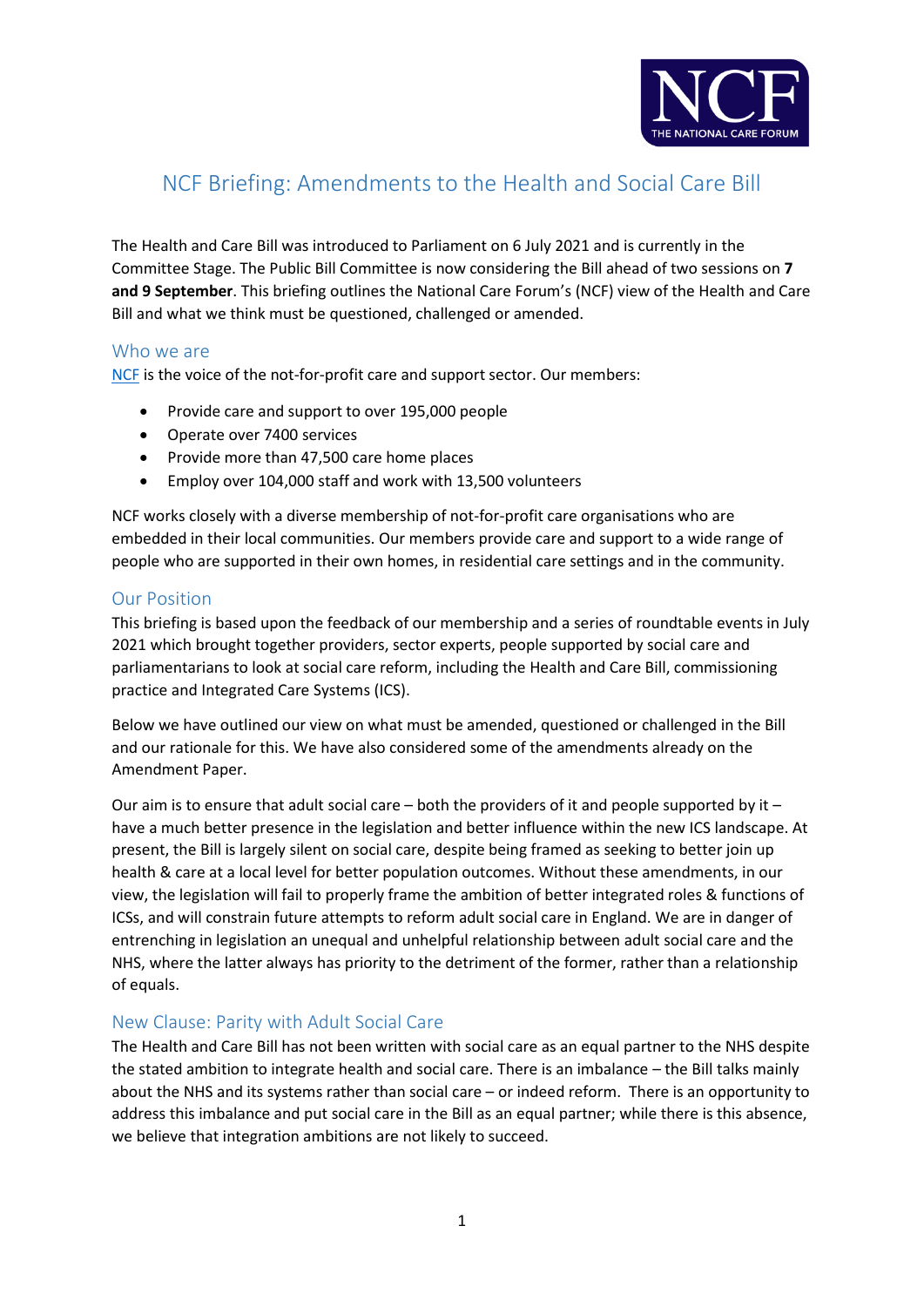

NCF feels that there must be an amendment at the outset of the Bill to frame the legislation which would filter through the rest of the legislation or at least draw attention to the need to address the imbalance in relationship.

We would suggest a new clause making it explicit at the outset that social care must be an equal partner, along the lines of the following:

## *'Duty to have regard for Adult Social Care*

- *(1) The Secretary of State, NHS England, English Local Authorities and the Integrated Care Boards and Integrated Care Partnerships must have regard to adult social care providers and those that are supported by adult social care in relation to all the measures contained in this Bill. This must include:*
	- *a. Workforce Planning through a joined-up Adult Social Care People Plan and a NHS People Plan*
	- *b. Representation of adult social care providers and those that use it on Integrated Care Partnerships and Integrated Care Boards*
	- *c. A focus on the wellbeing of people*
	- *d. Data collection systems and information standards that can be used by adult social care providers to enhance the quality of care*
	- *e. A requirement for the bodies named above to co-produce with adult social care providers and people who are supported by care, any measures related to improving or measuring health outcomes*
	- *f. Any other measures identified through co-production with adult social care providers and people that are supported by adult social care.*
- *(2) Adult Social Care must be treated as an equal partner by NHS England in terms of outcomes, priorities, funding and planning.*
	- *a. Any planning and strategies must be tied to person-centred care and quality'*

## New Clause: Replace patients with people

All references to 'patients' to be replaced with 'people'. Social care works with people, not 'patients'.

# Membership of Integrated Care Boards **Schedule 2, page 120, lines 12-26**

The Bill currently reads:

*"(2) The constitution must provide for the ordinary members to include— (a) one member nominated jointly by the NHS trusts and NHS foundation trusts that— (i) provide services for the purposes of the health service within the integrated care board's area, and (ii) are of a prescribed description; (b) one member nominated jointly by persons who— (i) provide primary medical services for the purposes of the health service within the integrated care board's area, and (ii) are of a prescribed description, and*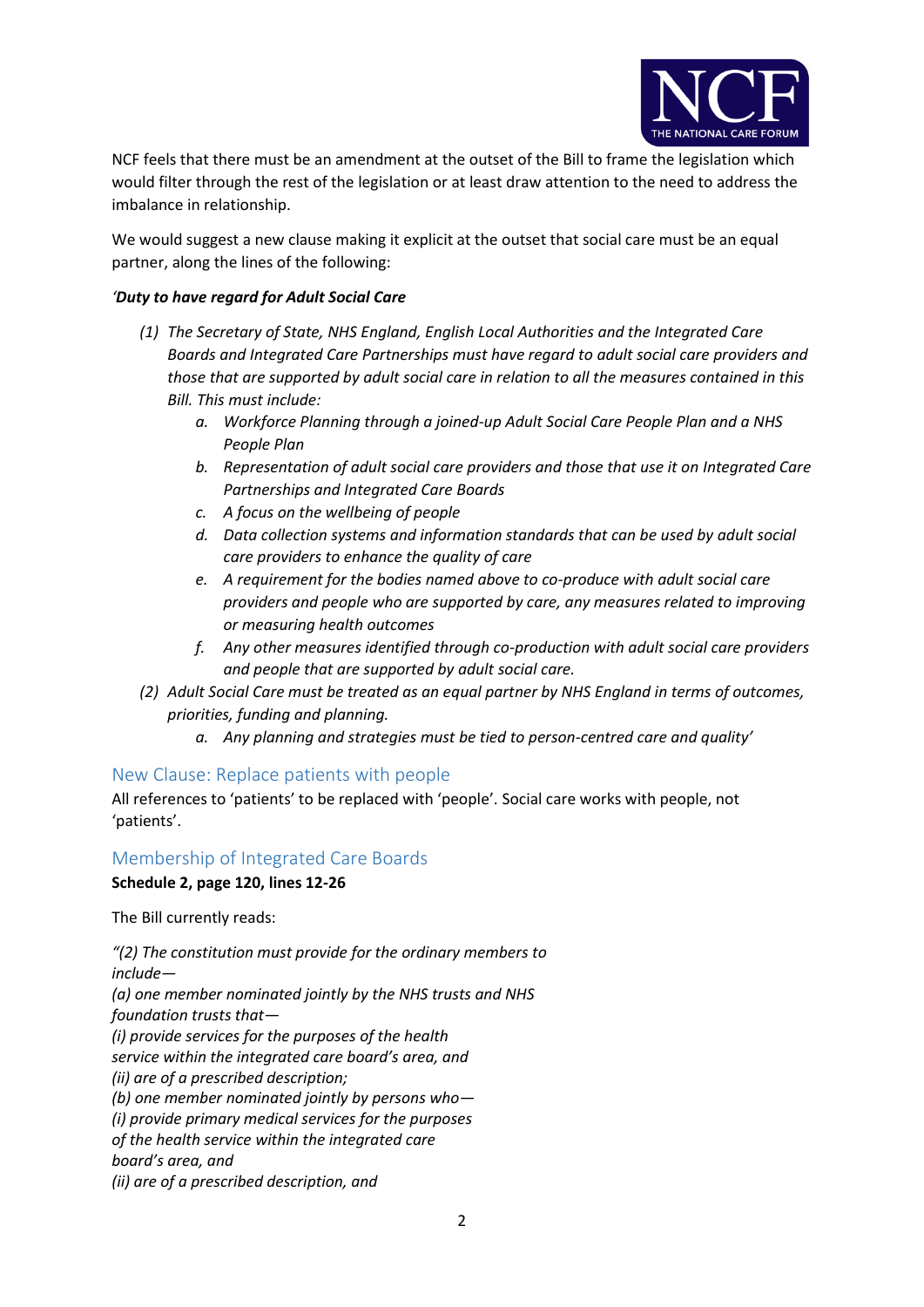

*(c) one member nominated jointly by the local authorities whose areas coincide with, or include the whole or any part of, the integrated care board's area."*

Anne Marie Morris MP has suggested an amendment to add two further members after line 26:

*"(d) one member nominated by the mental health trust or trusts that provide mental health services for the purposes of the health service within the Integrated Care Board's area; and (e) one member nominated jointly by the NHS Trust or Trusts and local authority or local authorities that provide social care services within the Integrated Care Board's area."*

#### **NCF View**

We believe that the composition of the ICS Board must include representation of Adult Social Care but don't think Anne Marie Morris' amendment quite fixes this problem. We would amend Anne Marie Morris' suggested '(e)' to read something along the lines of:

*'(e) one member nominated by adult social care providers to represent their voice'.*

Local Authorities and NHS Trusts are the commissioners and will not necessarily nominate someone truly representative of the sector. We would suggest representation drawn from local care associations or something similar. Significant numbers of people will be receiving social care support in any given area, therefore social care needs guaranteed representation to reflect the importance of its role in the lives of the population of the area.

## Membership of the Integrated Care Partnership

**Clause 20, page 29, lines 3-7**

The Bill reads:

*The integrated care partnership for an area is to consist of— (a) one member appointed by the integrated care board, (b) one member appointed by each of the responsible local authorities, and (c) any members appointed by the integrated care partnership.*

#### **NCF View**

We believe this must be amended to explicitly give a duty to include representatives from adult social care, housing and mental health services. Significant numbers of people will be receiving social care support in any given area, therefore social care needs representation to reflect the importance of its role in the lives of the population of the area. Line 7 to be amended along the lines of:

*'(c) any members appointed by the integrated care partnership – including representatives from adult social care, housing and mental health providers and those supported by these services.'* 

Duty to have regard to assessments and strategies

**Clause 20, page 31, lines 9-20**

The Bill reads: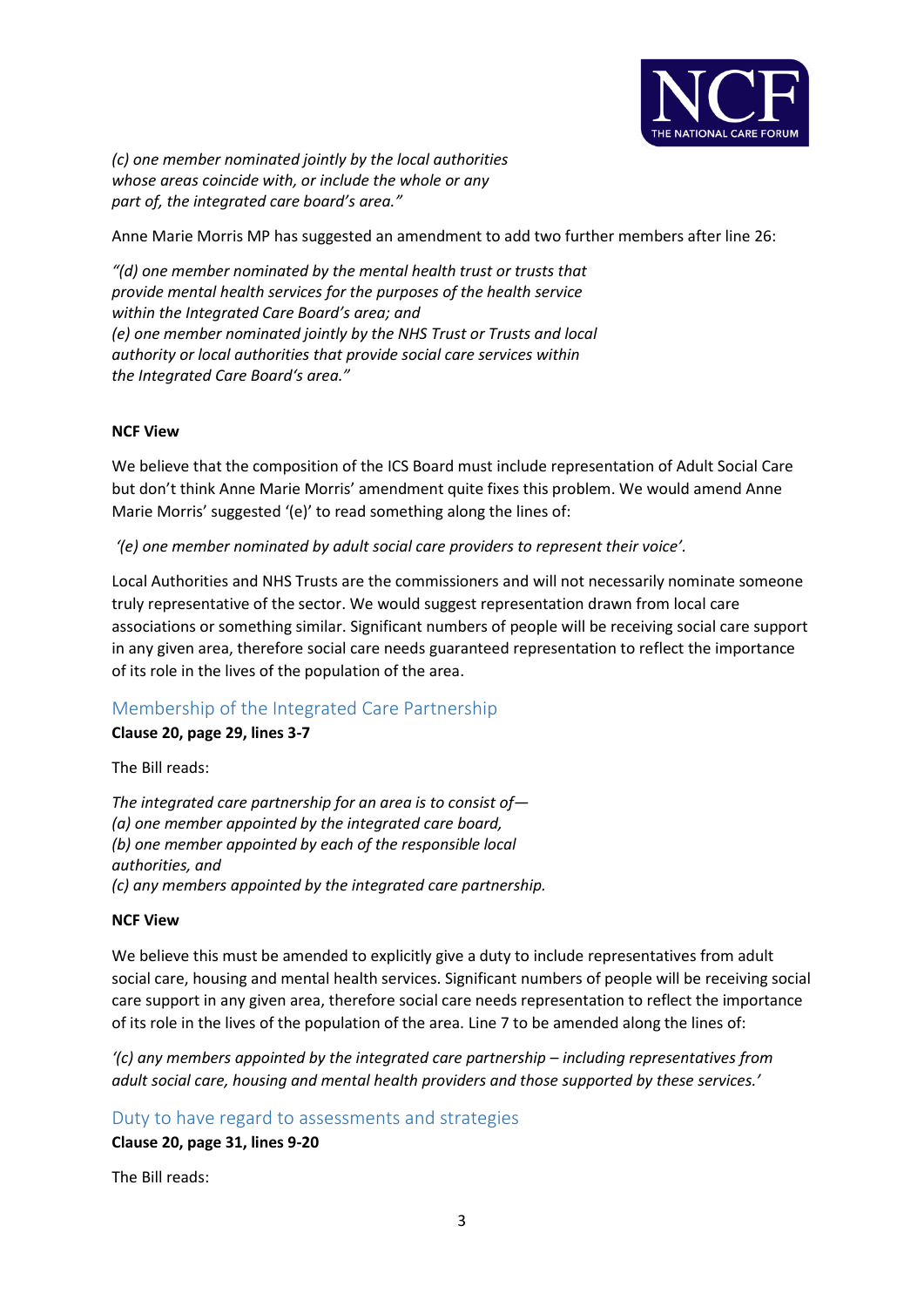

#### *"116B Duty to have regard to assessments and strategies*

*(1) A responsible local authority and each of its partner integrated care boards must, in exercising any functions, have regard to the following so far as relevant—*

*(a) any assessment of relevant needs prepared under section 116 in relation to the responsible local authority's area, (b) any integrated care strategy prepared under section 116ZB in relation to an area that coincides with or includes the whole or part of the responsible local authority's area, and (c) any joint local health and wellbeing strategy prepared under section 116A by the responsible local authority and its partner integrated care boards.*

#### **NCF View**

This duty must be strengthened so that the integrated care strategies created by Integrated Care Partnership are not able to be disregarded by saying existing strategies 'are sufficient'. Any time strategy is mentioned in the Bill, it must be tied to person-centred care and quality, rather than systems. We would like to see something along the lines of the following to ensure we go beyond simply having 'regard to' by replacing lines 10-12 with:

*'(1) A responsible local authority and each of its partner integrated care boards must, in exercising any functions, ensure that their actions support rather than hinder the delivery of the Integrated Care Partnership assessments and strategies so far as relevant-'*

## Duty as to patient choice

**Clause 19, page 16, lines 25-38**

The Bill reads:

#### *14Z37 Duty as to patient choice*

*Each integrated care board must, in the exercise of its functions, act with a view to enabling patients to make choices with respect to aspects of health services provided to them.*

#### **NCF View**

This must include social care provision and be widened to people. Amend to:

#### *'Duty 14Z37 Duty as to personal choice*

*Each integrated care board must, in the exercise of its functions, act with a view to enabling people to make choices with respects to aspects of health and social care services provided to them.'*

Duty as to promote innovation

**Clause 19, page 17, lines 1-4**

The Bill reads:

#### *14Z39 Duty to promote innovation*

*Each integrated care board must, in the exercise of its functions, promote innovation in the provision of health services (including*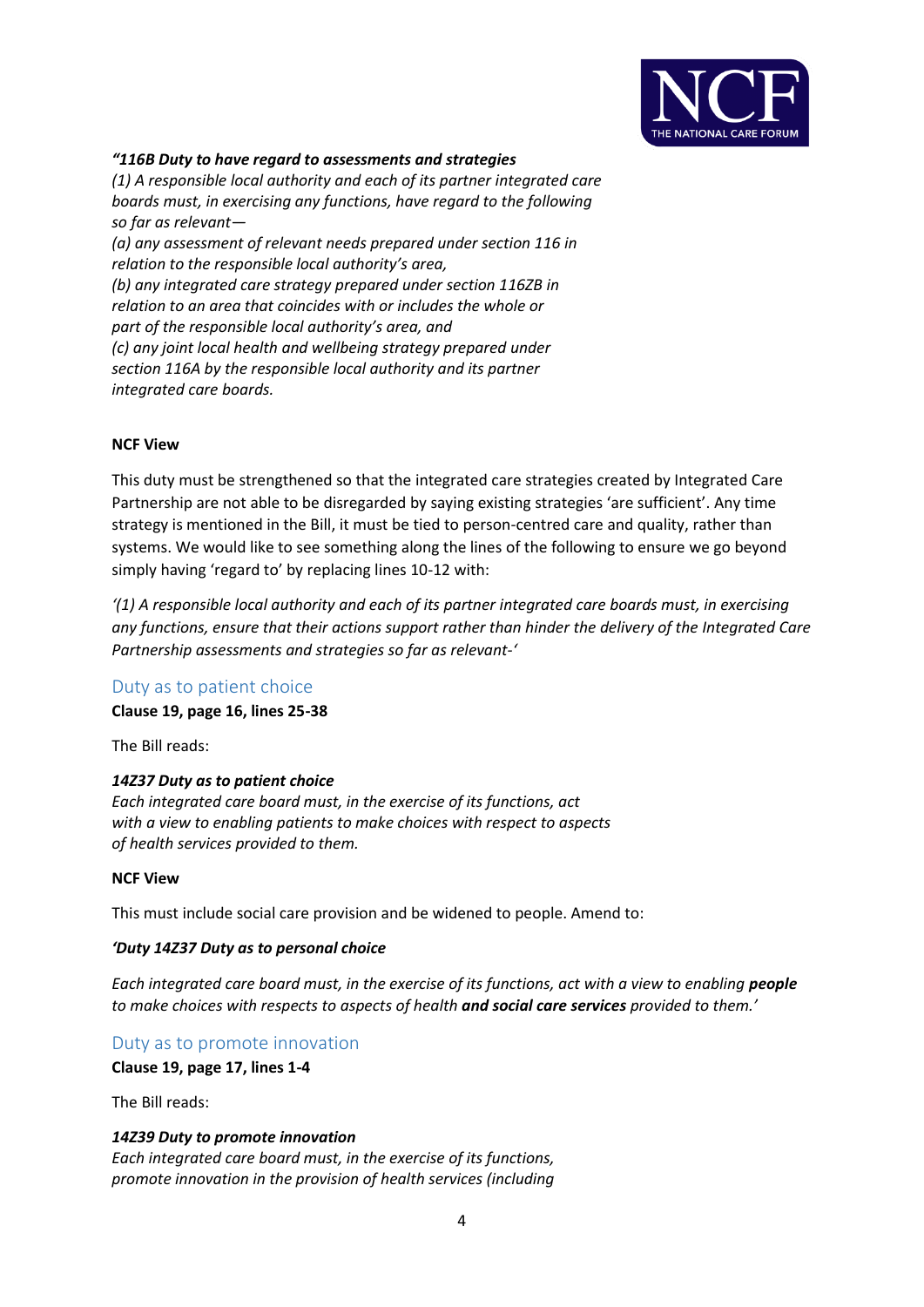

*innovation in the arrangements made for their provision).*

#### **NCF View**

Social care should be included: '*Each integrated care board must, in the exercise of its functions, promote innovation in the provision of health and social care services (including innovation in the arrangements made for their provision).*

We would also like clarification on what exactly 'innovation' means.

# Duty for SoS to report on assessing and meeting workforce needs

#### **Clause 33, page 40, lines 2-11**

The Bill reads:

# *Report on assessing and meeting workforce needs After section 1G of the National Health Service Act 2006 (but before the italic heading after it) insert— "1GA Secretary of State's duty to report on workforce systems (1) The Secretary of State must, at least once every five years, publish a report describing the system in place for assessing and meeting the workforce needs of the health service in England. (2) NHS England and Health Education England must assist in the preparation of a report under this section, if requested to do so by the Secretary of State."*

Anne Marie Morris MP has suggested an amendment to insert after line 8:

*"(1A) The report under this section must set out how workforce integration has been achieved between physical health, mental health and social care."*

#### **NCF View**

We do not believe Anne Marie Morris' amendment above goes far enough. There must be a workforce plan for social care in order for this duty to work but the original bill is focused on the NHS. We need an amendment which replaces lines 6-8 with something along the lines of:

*"(1)The Secretary of State must, at least once every five years, publish a report describing the system in place for assessing and meeting the workforce needs of adult social care and the health service in England. (1A) The Secretary of State must ensure there is a workforce plan in place for adult social care in England which is joined up with the NHS People Plan."*

We would also suggest considering a shorter timescale between reports.

## Reviews and performance assessments: local authorities

**Clause 121, page 101, lines 33-39**

The Bill reads:

#### *46A Reviews and performance assessments: local authorities*

*(1) The Commission must, in accordance with this section— (a) conduct reviews of the exercise of regulated care functions by*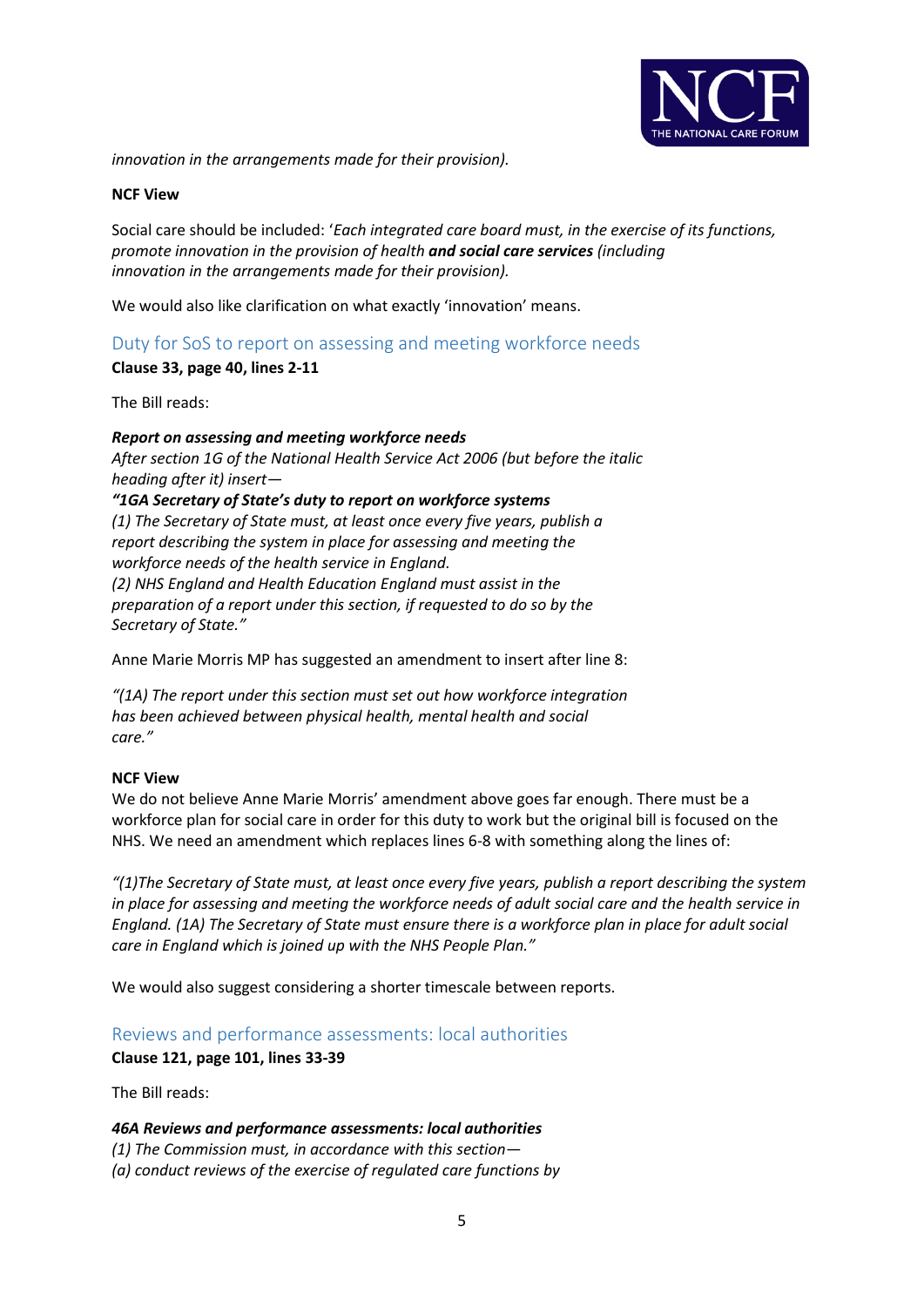

*English local authorities, (b) assess the performance of those authorities following each such review, and (c) publish a report of its assessment.*

## **NCF View**

We believe this must be amended to ensure the voice of the person receiving care and support and that of the provider of care and support are included in the process of assuring LA performance. We would suggest an additional sub-point between (b) and (c) which reads something along the following lines:

*'Ensure the voice of the people using care and support services and the providers of those services are embedded in the process of each review and performance assessments of English local authorities'* 

# Data and Adult Social Care

**Clauses 79, 80, 81 & particularly 83.** 

This provides the underpinning for any new data strategy for social care.

#### **NCF View**

This bit of the Bill is very wide ranging and gives the Secretary of State (SoS) significant power in terms of mandating what data is to be collected.

The clauses relating to the SoS's ability to require social care providers to provide data in relation to *'their activities in connection with the provision of adult social care in England'* must recognise the very significant potential data burden this may impose and it needs limits to the scope of the data being mandated for collection. There is no reference to the purpose of this data collection, no assurances on how it will be used to benefit those delivering or using care, no reference to the cost of such data collection and how that will be met and no safeguards about the future publication of that data. The experience of the Capacity Tracker which became re-purposed to require data from care providers to little tangible benefit but significant burden to them must not be repeated.

We would ask parliamentarians to seek assurances and safeguards on these points.

# Hospital patients with care and support needs

#### **Clause 78, page 68**

The Bill reads:

#### *Hospital patients with care and support needs: repeals etc*

*(1) In the Care Act 2014, omit section 74 and Schedule 3 (assessment notices etc in relation to the discharge of hospital patients with care and support needs). (2) The Community Care (Delayed Discharges etc) Act 2003 is repealed. (3) In consequence of subsection (1)— (a) in section 14 of the Coronavirus Act 2020, omit subsection (8); (b) the Care and Support (Discharge of Hospital Patients) Regulations 2014 (S.I. 2014/2823) are revoked. (4) In consequence of subsection (2)— (a) in Schedule 1 to the Local Authority Social Services Act 1970, omit the*